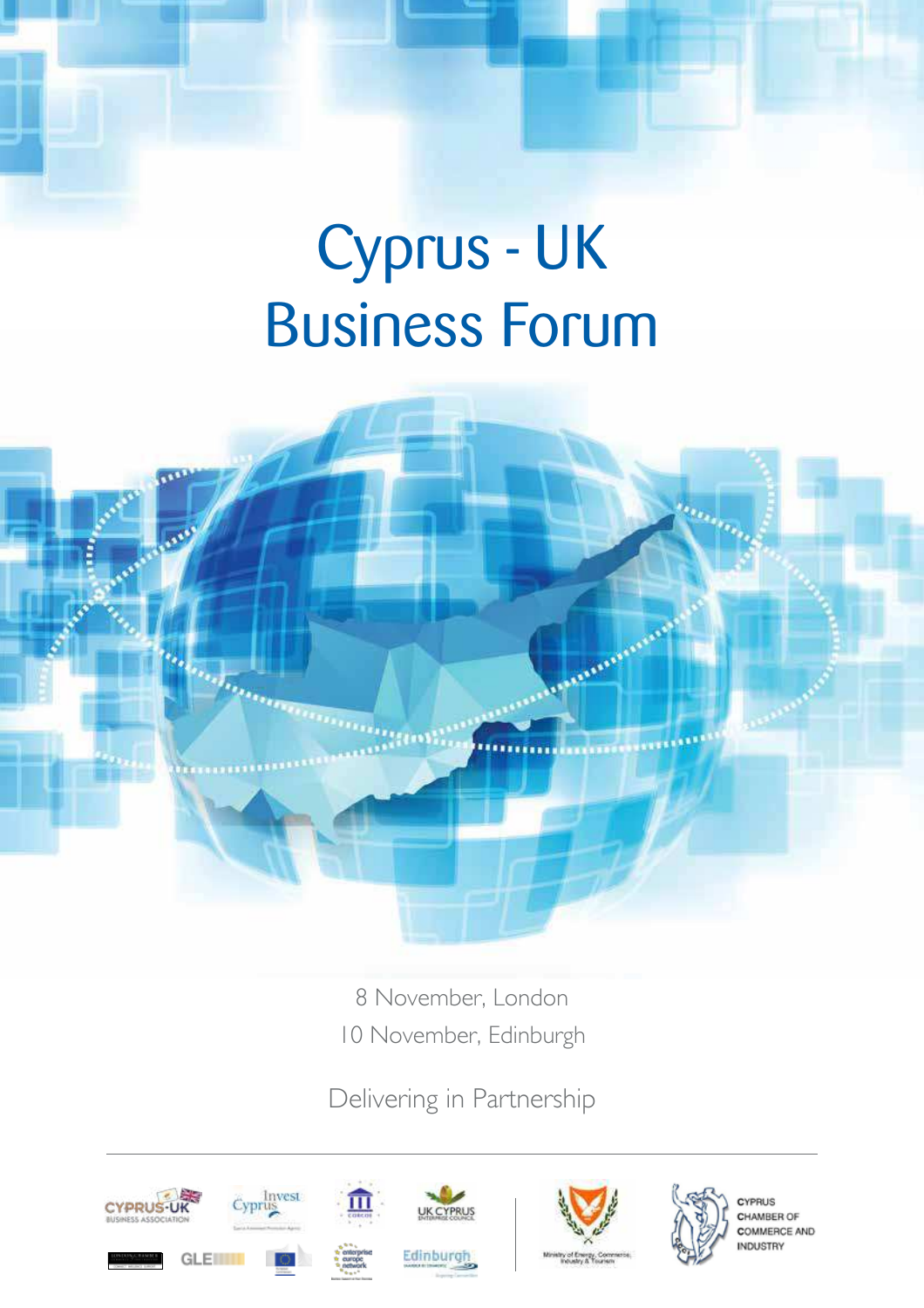## **INTRODUCTION**

The current Cyprus Government has made staunch efforts to create and develop an increasingly attractive business and investment framework in Cyprus. With new incentives to attract investment and the promise of good governance, many industry experts and multinational companies are focusing on the Cyprus market in terms of both international trade and investment opportunities. The added advantages of its transparent and favourable tax and regulatory framework, well-educated population and strong growth prospects bode well for this strategically located European market.

## **LONDON -** 8 novemBeR 2016, BloomBeRg hQ

| $17:00 - 17:30$ | <b>REGISTRATION AND</b><br><b>WELCOME REFRESHMENTS</b>                                                                                                                           | 18:35-19:20                 | <b>PANEL DISCUSSION, CASE STUDIES</b><br><b>AND Q&amp;A</b>                                  |
|-----------------|----------------------------------------------------------------------------------------------------------------------------------------------------------------------------------|-----------------------------|----------------------------------------------------------------------------------------------|
| $17:30 - 17:45$ | <b>WELCOME ADDRESS AND</b><br><b>INTRODUCTIONS</b><br><b>HE Euripides L. Evriviades,</b><br>High Commissioner for the<br>Republic of Cyprus to the UK<br><b>Marios Tsiakkis,</b> |                             | <b>CYPRUS: A SOUND FRAMEWORK</b><br><b>FOR INVESTMENTS</b>                                   |
|                 |                                                                                                                                                                                  | <b>PANEL</b><br>19:20-20:30 | Moderator: Androulla Pittas,<br>President, Cyprus-UK Business<br>Association                 |
|                 | Secretary General, Cyprus Chamber<br>of Commerce & Industry                                                                                                                      |                             | Theo Parperis, Head of PwC<br><b>Cyprus Tax and Legal Services</b>                           |
|                 | Peter Droussiotis, Chairman,<br><b>UK-Cyprus Enterprise Council</b>                                                                                                              |                             | George Campanellas, Board<br>Member, Cyprus Investment                                       |
| $17:45 - 18:35$ | <b>PLENARY SESSION</b><br>Moderator: Paul Tugwell,<br><b>Cyprus Specialist, Bloomberg News</b>                                                                                   |                             | Promotion Agency<br>Andreas Andreou, Vice Chairman,<br><b>Cyprus Securities and Exchange</b> |
| $17:45 - 18:15$ | <b>KEYNOTE ADDRESS</b><br><b>HEYiorgos Lakkotrypis,</b><br>Minister of Energy, Commerce,                                                                                         |                             | Commission<br>Anastasis Yiasemides, Board Member,<br><b>KPMG Cyprus</b>                      |
|                 | Industry and Tourism<br>The Cyprus Economy and<br><b>Growth Drivers</b>                                                                                                          |                             | <b>CLOSING REMARKS FOLLOWED BY</b><br><b>RECEPTION AND B2B MEETINGS</b>                      |
| $18:15 - 18:35$ | Michael Izza, CEO, ICAEW<br>Brexit and Cyprus - the gateway for<br>UK business into Europe                                                                                       |                             | Programme details correct at time of going to<br>print and subject to change.                |

### **EDINBURGH -** 10 novemBeR 2016, the BalmoRal hotel

| 09:00-09:30     | <b>REGISTRATION</b>                                                                                                                                                                                                        | $10:10-10:50$ | <b>PANEL DISCUSSION AND CASE STUDIES</b>                                                                                                                                                              |
|-----------------|----------------------------------------------------------------------------------------------------------------------------------------------------------------------------------------------------------------------------|---------------|-------------------------------------------------------------------------------------------------------------------------------------------------------------------------------------------------------|
| 09:30-09:45     | <b>WELCOME ADDRESSES</b><br>Elizabeth McAreavey, CEO,                                                                                                                                                                      |               | <b>CYPRUS: A SOUND FRAMEWORK</b><br><b>FOR INVESTMENTS</b>                                                                                                                                            |
|                 | Edinburgh Chamber of Commerce<br><b>HE Euripides L. Evriviades,</b><br>High Commissioner for the<br>Republic of Cyprus to the UK<br><b>Marios Tsiakkis,</b><br>Secretary General, Cyprus Chamber<br>of Commerce & Industry | <b>PANEL</b>  | Moderator: Androulla Pittas,<br>President, Cyprus-UK Business<br>Association<br>Theo Parperis, Head of PwC<br>Cyprus Tax and Legal Services<br>George Campanellas, Board<br>Member, Cyprus Investment |
| $09:45 - 10:10$ | <b>KEYNOTE ADDRESS</b><br><b>HEYiorgos Lakkotrypis,</b><br>Minister of Energy, Commerce,<br>Industry and Tourism<br>The Cyprus Economy and<br><b>Growth Drivers</b>                                                        |               | <b>Promotion Agency</b><br>Andreas Andreou, Vice Chairman,<br>Cyprus Securities and Exchange Commission<br>Anastasis Yiasemides, Board Member,<br><b>KPMG Cyprus</b>                                  |

10:50-12:00 closing RemaRKs, netwoRKing, RefReshments and B2B meetings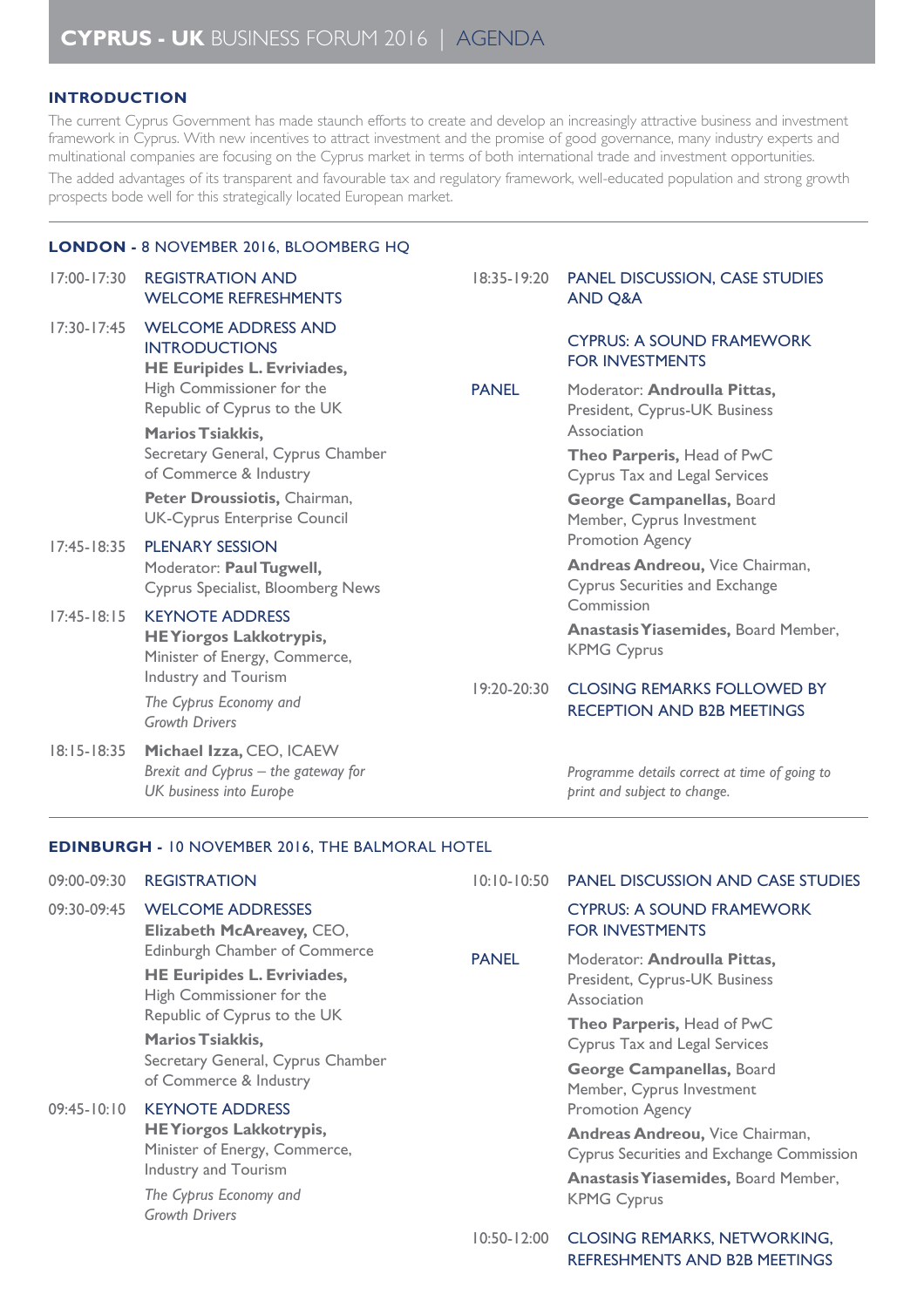

## **HE Yiorgos Lakkotrypis, Minister of Energy, Commerce, Industry and Tourism**

Yiorgos Lakkotrypis was appointed Minister of Energy, Commerce, Industry and Tourism in March 2013, having previously worked in the private sector throughout his career. An ICT professional, Mr Lakkotrypis joined Joannou & Paraskevaides, leading international building, civil and electromechanical engineering contractors, in charge of the IT systems at the company's branch in Benghazi, Libya, then joining IBM Cyprus upon his return to Cyprus. He went on to become the irst employee of Microsoft in Cyprus, entrusted with developing the company's operations in the country. After ive years of rapid growth, he was appointed Managing Director for Microsoft Cyprus and Malta, and then Public Sector Director at Microsoft CE, with the mandate of developing the company's operations in the region.

Mr Lakkotrypis has served as a Member of the Board of Directors of the Cyprus Investment Promotion Agency (CIPA) and as a Member of the Board of Directors of the Natural Gas Public Company (DEFA), holding both positions until his appointment as Minister in Government.



## **HE Euripides L Evriviades, High Commissioner for the Republic of Cyprus to the United Kingdom of Great Britain and Northern Ireland**

In a distinguished diplomatic career spanning 40 years, Euripides Evriviades' posts have included New York (at both the Cyprus Consulate General and the United Nations), Libya, Russia and Germany. He has served as Ambassador to Israel, the Netherlands and the US, and as non-resident High Commissioner to Canada, while also representing Cyprus at the World Bank and the International Monetary Fund, among other bodies.

mr evriviades was voted 'diplomat of the year from europe' 2015 by his peers in london for *The Diplomat* magazine 2015, and was named 'Ambassador of the Year' in The Hague by the Stichting Vrienden van Saur (Friends of Saur) Foundation, a Dutch social and philanthropic society, in 2003. Among his many other awards and honours is the Dr Martin Luther King Legacy Award for International Service. He holds a Master's degree in Public Administration from the John F Kennedy School of Government, Harvard University, which he attended as a fulbright fellow.



## **Andreas Andreou, Vice Chairman, Cyprus Securities and Exchange Commission**

Andreas Andreou has many years experience in financial services regulatory work, corporate governance, onshore and offshore investment and hedge funds, fund formation, particularly alternative asset classes, corporate and commercial transactions in the asset management sector and international investment agreements. Admitted to practice in Cyprus in 1995, he headed the legal department of a large investment irm and then became General Counsel of another investment group. Andreas holds an LLB (Honours) and an LLM in European and International Trade Law from Leicester University, England. He is a barrister, a member of Lincoln's Inn and the Cyprus Bar. He is also a founding member of the Cyprus Association of Company Directors.



## **George Campanellas, Board Member, Cyprus Investment Promotion Agency**

George Campanellas started his career as an economist at the Commission for the Protection of Competition in 2002, handling a number of anti-trust and merger cases with national and European dimensions, and representing cyprus to various european and international competition networks and forums. in 2008, he moved to the Ministry of Health where he served as Head of the Ofice of the Minister. Since 2013, he has been working with the Minister of Energy, Commerce, Industry and Tourism, and is actively involved in various investment projects. During his 14-year career, he has participated in various staff exchange programmes of the European Commission and EU member states.



### **Peter Droussiotis, Chairman, UK-Cyprus Enterprise Council**

Peter Droussiotis is Chairman of PGD Strategy Limited, a City-based FCA authorised and regulated specialist corporate inance and strategy consulting irm. He also serves as a senior NED with City-headquartered insurance systems and software provider Sequel Business Solutions Limited. Peter has previously held senior positions with Credit Suisse, Minet Group (now Aon) and PwC, and as a barrister with Lloyd's of London. He is Chairman of the UK-Cyprus Enterprise Council and has served as President of the National Federation of Cypriots in the United Kingdom for four successive terms and the maximum period of eight years permitted by the federation's constitution.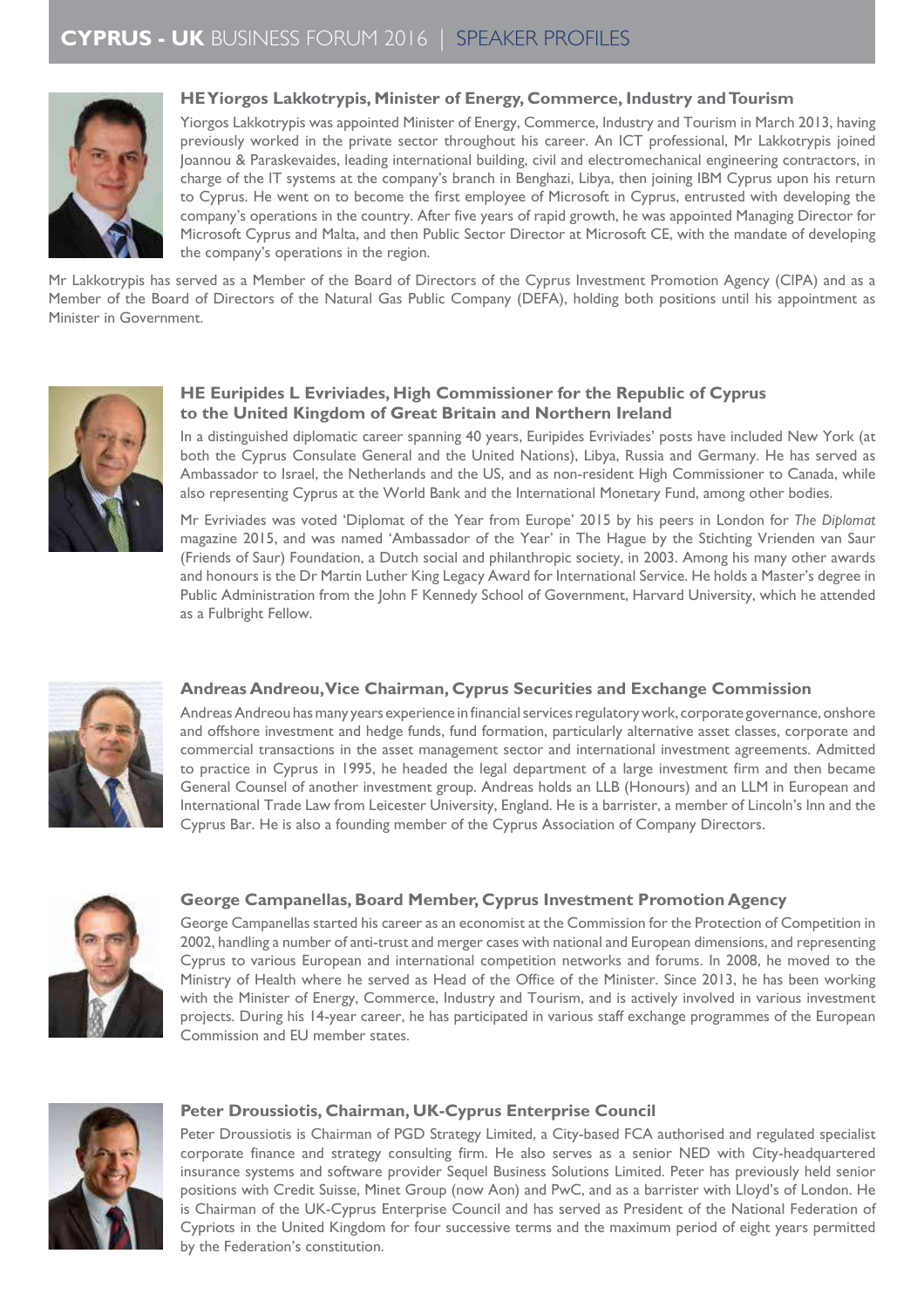

## **Michael Izza, CEO, ICAEW**

Michael Izza became CEO of ICAEW in 2006. Since then, the organisation has grown significantly and now has over 146,000 members and ofices in Europe, China, the Middle East and Southeast Asia. Michael regularly speaks on issues facing the profession and business community, engaging with media, politicians and regulators around the world.

Prior to joining ICAEW, Michael held a number of C-suite positions in the private sector including running the largest vocational training business in the UK. He qualified as a Chartered Accountant with Coopers & Lybrand, having graduated in law from Durham University where he was President of the Union.



## **Elizabeth McAreavey, Chief Executive, Edinburgh Chamber of Commerce**

Elizabeth McAreavey was recently appointed Chief Executive of the Edinburgh Chamber. She has worked for the chamber since 2010 in key roles, including Director of Operations and Marketing and Commercial Director. In 2011, she was seconded to Essential Edinburgh as Interim Chief Executive. Before joining the chamber, she held senior roles in business development at Ernst and Young and Deloitte. She was named Outstanding Scottish Business Woman of the Year in 1999 and has won other awards for entrepreneurship.



## **Theo Parperis, Head of PwC Cyprus Tax and Legal Services**

Since July 2015, Theo Parperis has been head of Tax and Legal Services at PwC in Cyprus. He is primarily engaged with international clients operating in a broad range of sectors, including trade in oil and commodities (e.g. metals), transportation, shipping, tourism, manufacturing, information and technology. his clientele comprises primarily international businesses with activities in Russia, Ukraine, Asia, the Middle East and Central Eastern Europe, as well as high net worth individuals.

A graduate of the London School of Economics and Political Science (LSE) and a Fellow of ICAEW, Theo has served as President of the Institute of Certified Public Accountants of Cyprus (ICPAC) from 2011 to 2013.



## **Androulla Pittas, President of the Cyprus-UK Business Association**

Currently serving as President of the Cyprus-UK Business Association, Androulla Pittas is an Assurance Partner at PwC, Cyprus, in the Financial Services Division of the irm, and a member of the Oversight Board of the Cyprus irm. She manages a large portfolio of audit clients, both publicly listed and major private organisations, and has extensive experience in insurance, investment holdings, real estate funds, brokerage houses and banking. She graduated from University College London with a BSc degree in Economics and is a Fellow of ICAEW.



## **Marios Tsiakkis, Secretary General, Cyprus Chamber of Commerce & Industry**

Marios Tsiakkis joined the Cyprus Chamber of Commerce & Industry (CCCI) in 1986 and was appointed Secretary General in January 2013. He is, or has been, a member of several major national committees relating to exports, business leadership, labour matters, economic affairs, innovation and the establishment of a National Scientific & Technological Park. He has also served on the Impartiality Committee of the Cyprus Certification company.

Since 2001, Marios has been Chief Executive Oficer of GS1 Cyprus, responsible for the design and implementation of global standards for supply and demand chains. One of his initiatives is Green Dot (Cyprus) Public Co Ltd, the collective system for the recycling of packaging materials, of which he is vice-President.



### **Anastasis Yiasemides, Board Member, KPMG Cyprus**

A qualiied chartered accountant (ACA), Anastasis Yiasemides has been a Board Member at KPMG Cyprus for two and a half years. He joined KPMG Limited after graduating from the University of Warwick with an honours degree in Accounting and Finance. He now heads the Economics Department, responsible for analysis of local and international economies, and for providing economic, inancial and tax system analysis and data to potential foreign investors.

Anastasis is also assistant head of the Corporate Services Department and a member of the Financial Services Tax team. He provides training on the application of international financial reporting standards, insolvency framework and taxation.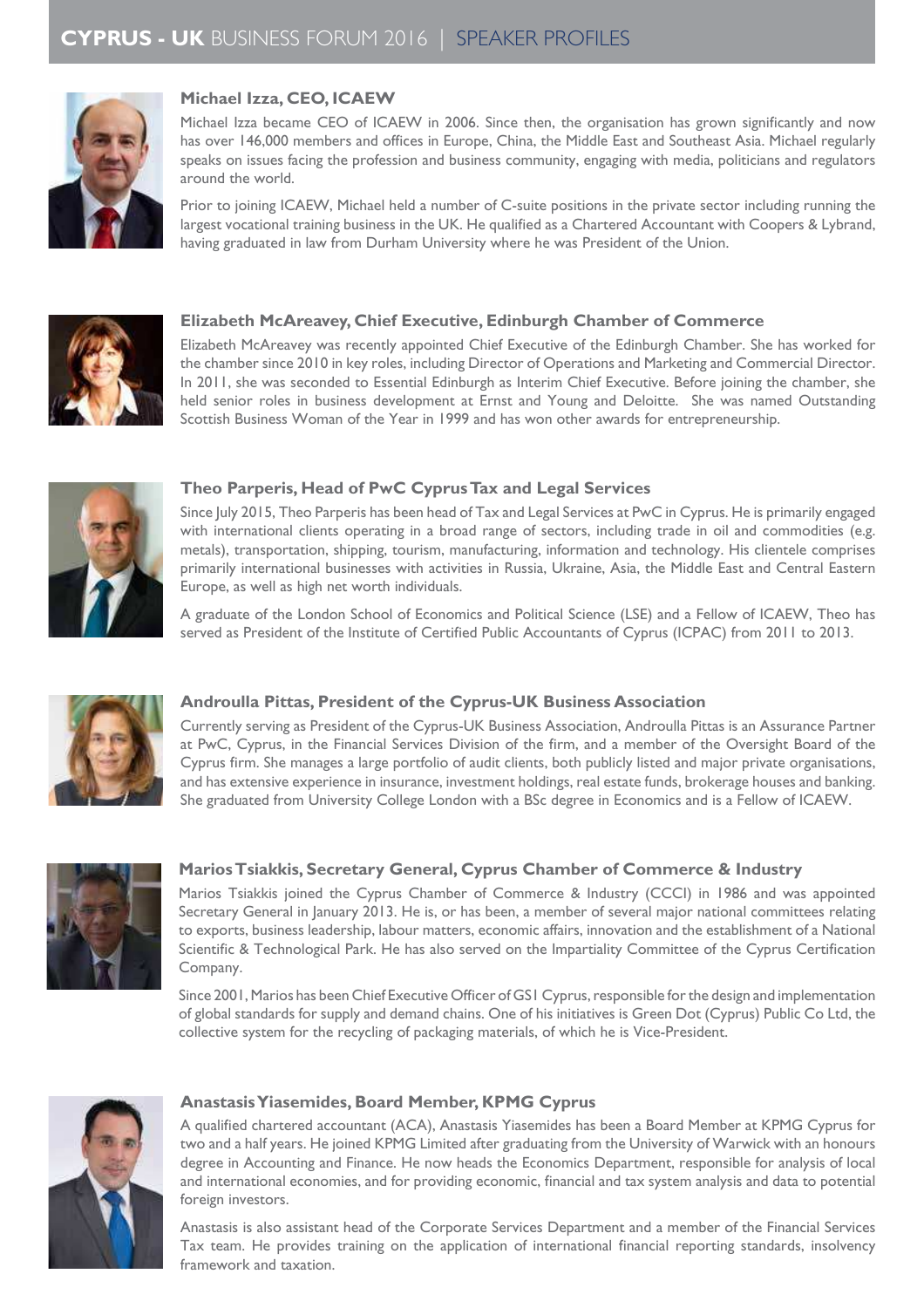# VISITING LONDON AND EDINBURGh

#### **A&E Emilianides, Katsaros and Associates**

costas Katsaros info@ekllc.eu www.ekllc.eu legal, corporate and consulting services

## **ASC Corporate Consultants Limited**

andreas christoforou andreas@asccorporatelaw.com www.asccorporatelaw.com corporate and legal services

#### **Anthony Ashiotis & Co**

**Anthony Ashiotis** Anthony@ashiotis.com.cy www.ashiotis.com.cy Auditors, accountants, consultants, tax advisors

## **CC & A Chris Constantinides & Associates**

maria constantinidou maria@corporationcyprus.com www.corporationcyprus.com Audit and fiduciary services, tax and other consultation, legal services

#### **Deloitte Ltd**

Agis Agathocleous agagathocleous@deloitte.com www.deloitte.com/cy Audit, tax and consultancy services, wealth advisory and consultancy services

### **K. Treppides & Co**

Marios Cosma mcosma@treppides.com www.treppides.com a comprehensive range of audit, tax, consultancy services and investment funds services

#### **KPMG Cyprus**

Anastasis Yiasimedis anastasis.yiasemides@kpmg.com.cy www.kpmg.com/cy Registration of CIFs, direct and indirect tax and advisory service, consultancy services

## **Nasos A. Kyriakides & Partners (Services) Ltd**

Nasos Kyriakides info@naklaw.com www.naklaw.com Legal consulting, banking and finance, advice on investment projects, mergers and acquisitions, international transactions

#### **Panglobe**

Michael Constantinides michael@panglobe.com.cy www.panglobe.com.cy Tax consulting and structuring, accounting and corporate services

#### **PwC Cyprus**

Theo Parperis theo.parperis@cy.pwc.com www.pwc.com.cy Assurance, consulting, tax advisory, corporate compliance, indirect tax, company administration, legal services

## VISITING LONDON ONLY

#### **Christodoulos G. Vassiliades & Co LLC**

Sanela Trzin Maria Michael mariam@vassiliades.co.uk www.vasslaw.com Legal services and corporate services in the UK, cyprus, malta, hungary, Russia, seychelles and Belize

## **Chrysses Demetriades & Associates LLC**

Michalis Moushouttas Michalis.Moushouttas@demetriades.com www.demetriades.com legal services and consulting

#### **J. Aristodemou Ideal Homes**

Ioannis Aristodemou ja@jaaristodemou.com.cy www.aristodemou-developers.com Property development, construction and real estate

#### **Myria Constantinidou Consultant Architects**

Myria Constantinidou myria@myria.com.cy www.myria.com.cy Architects, interior design and project supervision

#### **Pyrgou Vakis LLC**

Melina Pyrgou m.pyrgou@pyrgouvakis.com www.pyrgouvakis.com Law ofice, consultants, advisors

#### **Shacolas Group**

christakis charalambous christakis.c@nksgroup.com www.shacolasgroup.com.cy Retail, distribution logistics, automotive and engineering, real estate, infrastructure